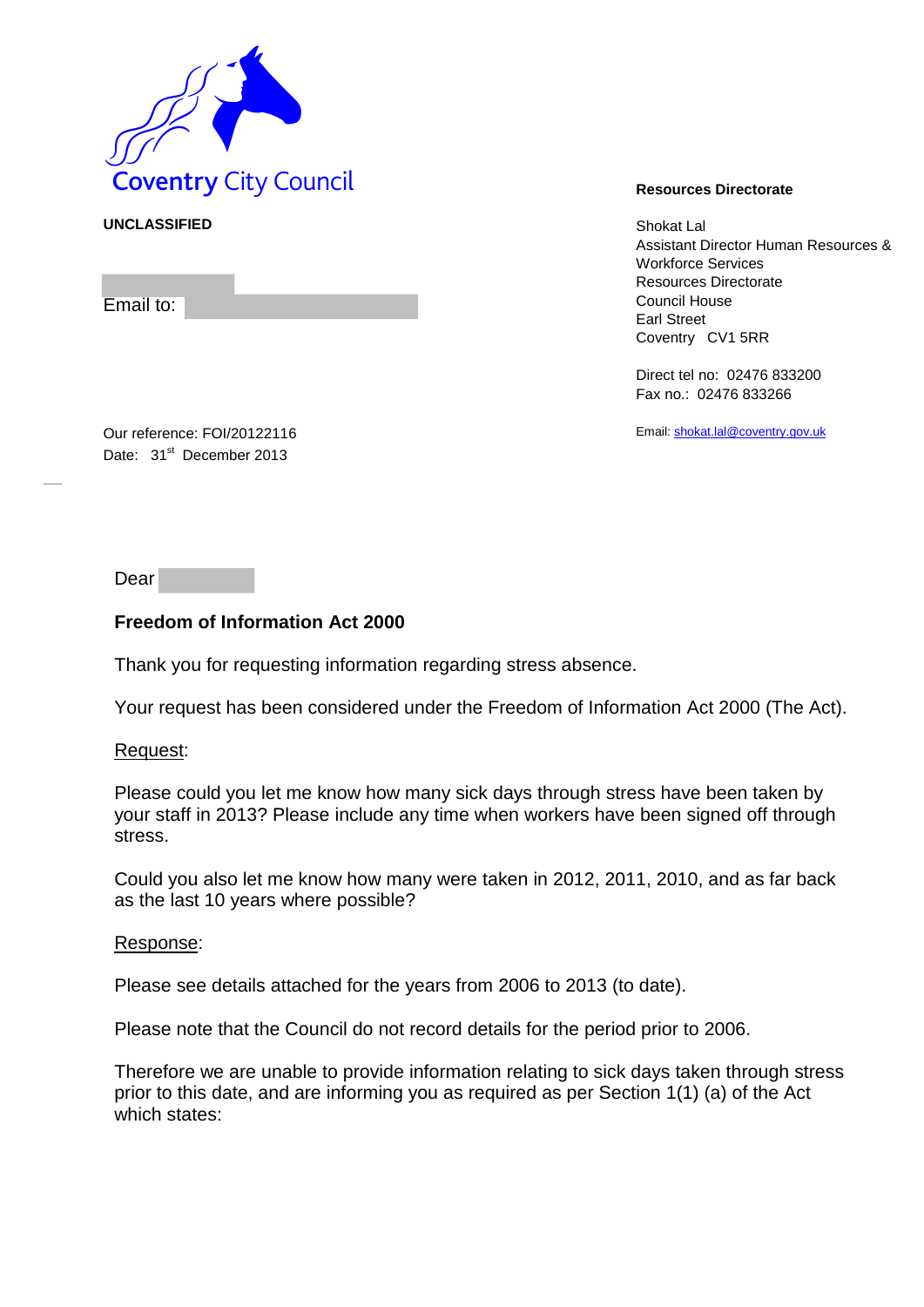"*Any person making a request for information to a public authority is entitled to be informed in writing by the public authority whether it holds information of the description specified in the request"*.

Please note, under the Re-Use of Public Sector Information 2005 Regulations you are free to use this information for your own use or for the purposes of news reporting. However, any other type of re-use under the Regulations, for example; publication of the information or circulation to the public, will require permission of the copyright owner and may be subject to terms and conditions. For documents where the copyright does not belong to Coventry City Council you will need to apply separately to the copyright holder.

You have a right to make representations about the outcome or handling of your request – in the first instance this must be made in writing within 40 working days of the date of this letter, to the Council's Information Governance Team at:

Council House, Room 21a Lower Ground Floor Earl Street, Coventry. CV1 5RR [infogov@coventry.gov.uk](mailto:infogov@coventry.gov.uk)

If you have done this and are still dissatisfied, the Information Commissioner can be contacted at:

Information Commissioner's Office Wycliffe House Water Lane Wilmslow Cheshire SK9 5AF

Yours sincerely

Shokat Lal Assistant Director Human Resources & Workforce Services